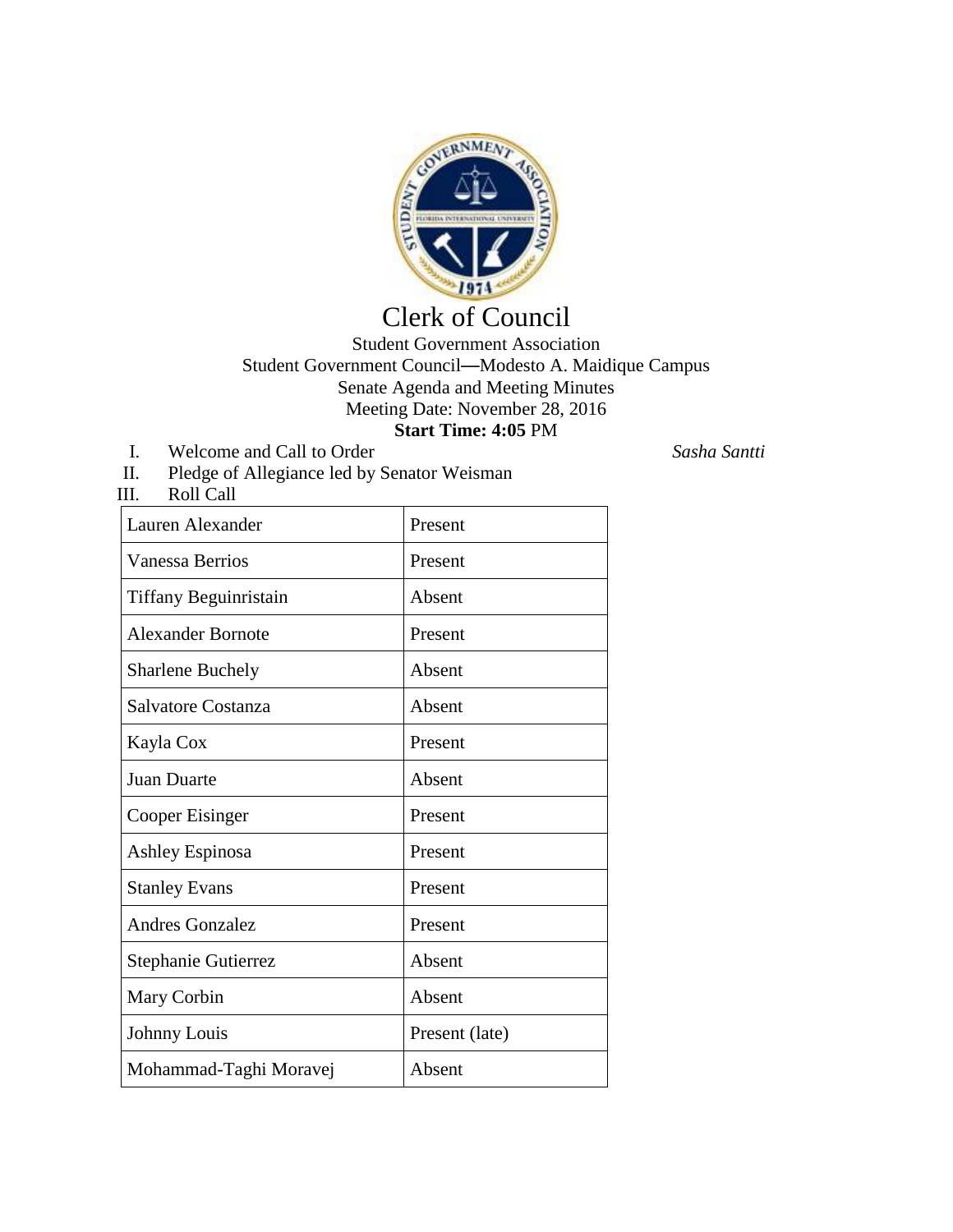| Najari "Malliek" Murrell | Present        |
|--------------------------|----------------|
| Mwai Osahar              | Present (late) |
| Johnathan Padilla        | Present        |
| Jesus Pernia             | Present        |
| <b>Monica Reyes</b>      | Present        |
| Gilbert Rodriguez        | Present        |
| Simran Sakraney          | Present        |
| Rocio Taveras            | Present        |
| Martin Villamizar        | Present        |
| Aaron Weisman            | Present        |
| Anjali Tripathi          | Absent         |

Old Business

- Approval of last week's minutes
	- o Senator Espinosa moves to approve last's week's minutes, senator Rodriguez seconds, motion passes.

New Business:

 $\bullet$ 

Announcements:

- Speaker
	- o Recharge for Finals week events!!
	- o If you get a text from me its to have a phone chat this week!
	- o Last senate of the semester!
- Speaker Pro-Temp
	- o First Senate Leadership meeting was today and successful.
- Vice-President
	- $\circ$  Pre-Charge for Finals is during the November 28<sup>th</sup> through December 2<sup>nd</sup>
		- Bustello Coffee Service
			- November 29<sup>th</sup> from 9-11am in the GC Pit.
		- Aroma Express Coffee Service
			- November 30<sup>th</sup> from 3-5pm in the GC Pit.
			- $\triangleright$  December 1<sup>st</sup> from 5-7pm in the GC Pit.
		- **Break Time**